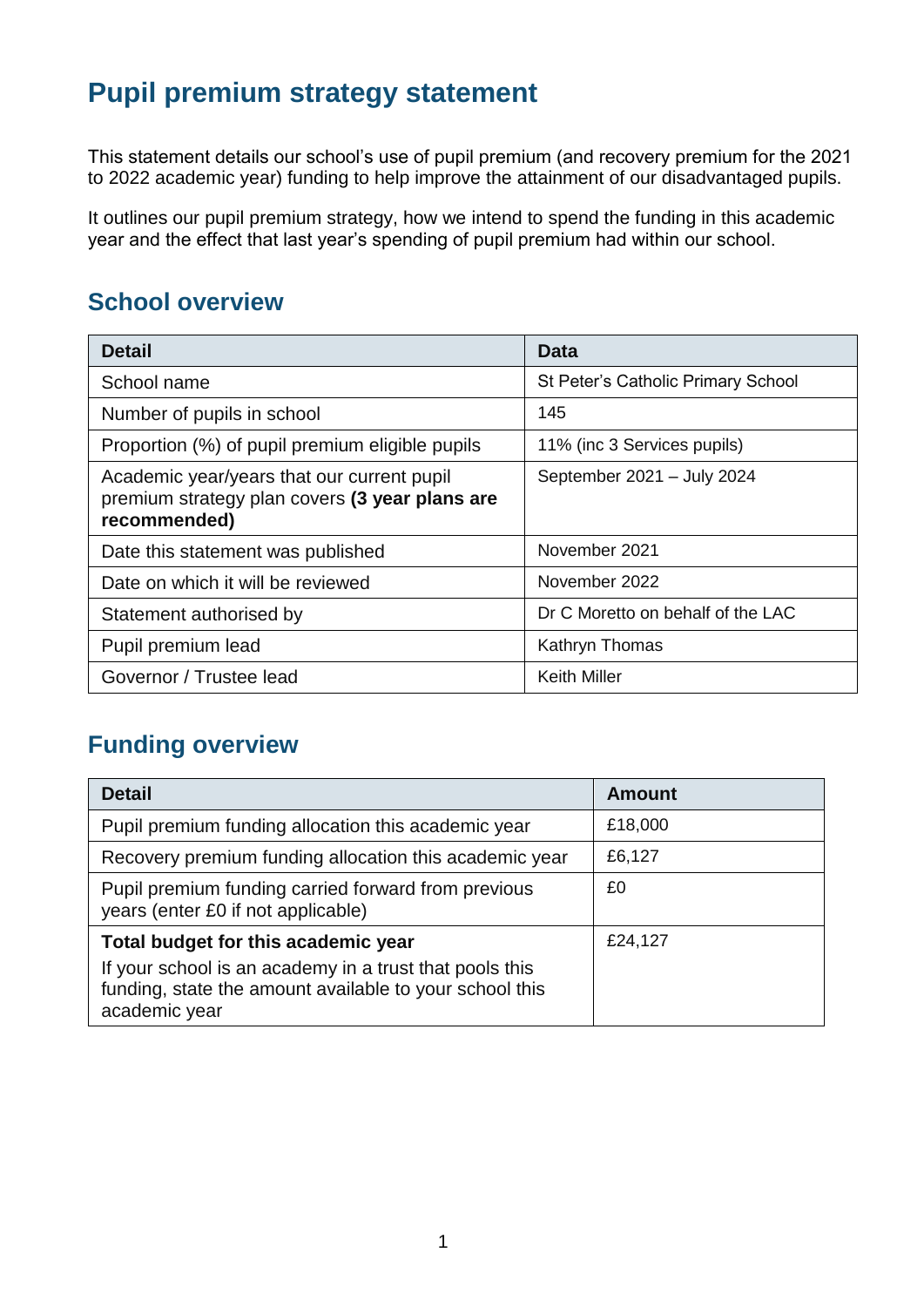# **Part A: Pupil premium strategy plan**

### **Statement of intent**

The Government believes that the Pupil Premium, which is additional to main school funding, is the best way to address the current underlying inequalities between children eligible for free school meals (FSM) and their peers by ensuring that funding to tackle disadvantage reaches the pupils who need it most.

The pupil premium was introduced in April 2011 and is allocated to schools to work with pupils who have been registered for free school meals at any point in the last six years (known as 'Ever 6 FSM').

Schools also receive funding for children who have been looked after continuously for more than six months, and children of service personnel

Our aims in deciding how to allocate Pupil Premium funding are:

- To ensure that teaching and learning opportunities meet the needs of all of the pupils.
- To ensure that appropriate provision is made for pupils who belong to vulnerable groups, this includes ensuring that the needs of socially disadvantaged pupils are adequately assessed and addressed.
- In making provision for socially disadvantaged pupils, recognising that not all pupils who receive free school meals will be socially disadvantaged.
- To recognise that not all pupils who are socially disadvantaged are registered or qualify for free school meals.  We reserve the right to allocate the Pupil Premium funding to support any pupil or groups of pupils the school has legitimately identified as being socially disadvantaged.
- To allocate funds following robust needs analysis, identifying priority classes, groups or individuals.

We have identified how best to use this income to address inequalities, raise attainment and support these children. 

This money has been allocated in the following ways;

- Extended school support; for example, to provide after school clubs, residential visits and subsidised educational visits, which will raise self-esteem and confidence and to ensure access to curriculum enrichment.
- Targeted support and Additional teaching assistant time provides opportunities for teachers to plan effective interventions for groups and individuals.
- The provision of 'one to one tuition' and booster groups in maths and English.
- Enrichment opportunities such as covering the cost of Junior Duke and Bikeability training.

The impact of the above will be to increase the rate of progress and attainment of Pupil Premium children and therefore narrow the gap between these children and other children in the school.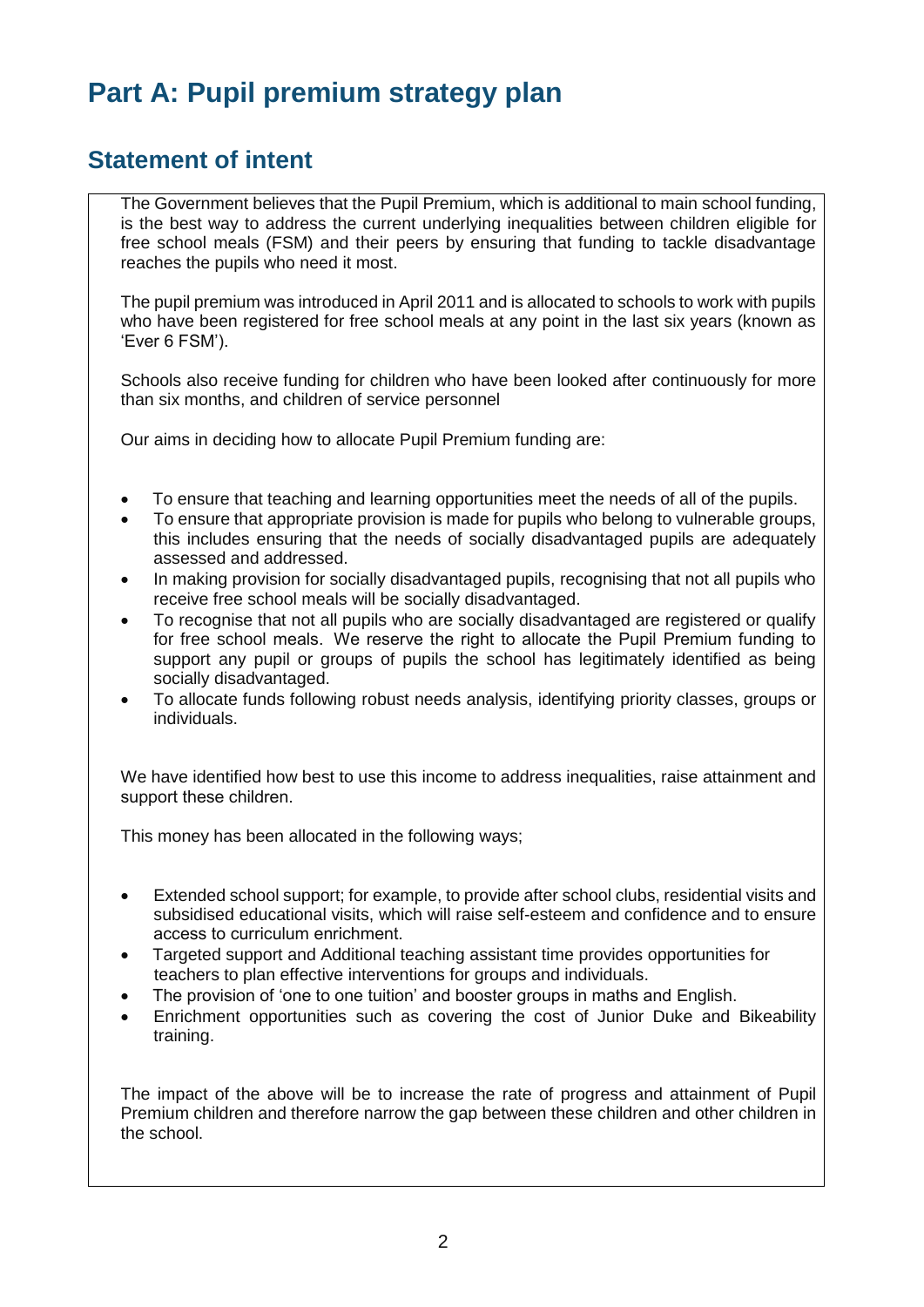# **Challenges**

This details the key challenges to achievement that we have identified among our disadvantaged pupils.

| <b>Challenge</b><br>number | Detail of challenge                                                                                                                                                                                                                                                                                                                                                                                                                                                                                                                          |
|----------------------------|----------------------------------------------------------------------------------------------------------------------------------------------------------------------------------------------------------------------------------------------------------------------------------------------------------------------------------------------------------------------------------------------------------------------------------------------------------------------------------------------------------------------------------------------|
|                            | The progress of pupils in reading and writing is inconsistent across Key Stages and<br>lower than other pupils in the school. This prevents PP children from attaining<br>expected progress at the end of KS2 in Reading, Writing and Maths combined.                                                                                                                                                                                                                                                                                        |
| $\mathcal{P}$              | Progress needs to be accelerated across both Key Stages to enable PP children to<br>reach Greater Depth where there are no other significant barriers to their learning.                                                                                                                                                                                                                                                                                                                                                                     |
| 3                          | A proportion of PP children have SEND needs, which also impacts on their ability<br>to make progress and reach age related attainment goals in line with their peers.                                                                                                                                                                                                                                                                                                                                                                        |
| 4                          | For some of our pupils with PP their mental wellbeing has been negatively impacted<br>as a result of two lockdowns. Levels of resilience, self-esteem and aspects of social,<br>emotional and mental health are not as strong as they could be, often due to a<br>range of factors. Weaknesses in Growth Mindset have a detrimental effect on<br>academic progress, e.g. lack of independence leads to an over-reliance on adults,<br>children displaying reticence to risk taking and feeling defeated when faced with<br>challenging tasks |

## **Intended outcomes**

This explains the outcomes we are aiming for **by the end of our current strategy plan**, and how we will measure whether they have been achieved.

| <b>Intended outcome</b>                                                                                                                                                                                                                                                                                                | <b>Success criteria</b>                                                                                                                                                                                                                                                                                                                                                                                                                                                                                                        |
|------------------------------------------------------------------------------------------------------------------------------------------------------------------------------------------------------------------------------------------------------------------------------------------------------------------------|--------------------------------------------------------------------------------------------------------------------------------------------------------------------------------------------------------------------------------------------------------------------------------------------------------------------------------------------------------------------------------------------------------------------------------------------------------------------------------------------------------------------------------|
| Consistent, higher rates of progress across KS1<br>& KS2 for all PP pupils not on the SEND<br>register in Reading and Writing to ensure they<br>make at least expected progress in Reading,<br>Writing and Maths combined at the end of KS2<br>(1 out of 3 disadvantaged pupils made the<br>expected standard in 2021) | Pupils eligible for PP make as much progress,<br>consistently, as 'other' pupils in the school<br>across both Key Stages in Reading and<br>Writing. This will be measured by teacher<br>assessments in EYFS, Y1, Y2, Y3, Y4, Y5 and<br>Y6 and successful moderation and quality<br>assurance practices across the school, Liaison<br>Group and MAT. Linked to SDP 2021/2022 -<br>$Aim3$ .                                                                                                                                      |
| Pupil premium pupils but with no other significant<br>barriers to learning make accelerated progress<br>and reach Greater Depth at the end of KS2.                                                                                                                                                                     | The<br>school's curriculum<br>intent<br>and<br>implementation are embedded and there is<br>consistency in the quality of T&L to maintain<br>good+ at 85%+ This will be measured by<br>teacher assessments in EYFS, Y1, Y2, Y3, Y4,<br>Y5 and Y6 and successful moderation and<br>quality assurance practices across the school,<br>Liaison Group and MAT. Linked to SDP<br>2021/2022 - Aim 3. In 2022 we predict 4 out of<br>5 PP pupils in KS2 will attain the expected<br>standard and 2 out of 5 will attain greater depth. |
| The SEND needs of PP pupils supported effec-<br>tively so that their attainment increases rapidly.                                                                                                                                                                                                                     | Specific intensive intervention will be in place<br>for these pupils so that they make more rapid<br>progress to narrow the difference between their<br>attainment and that of 'other' pupils. Ongoing                                                                                                                                                                                                                                                                                                                         |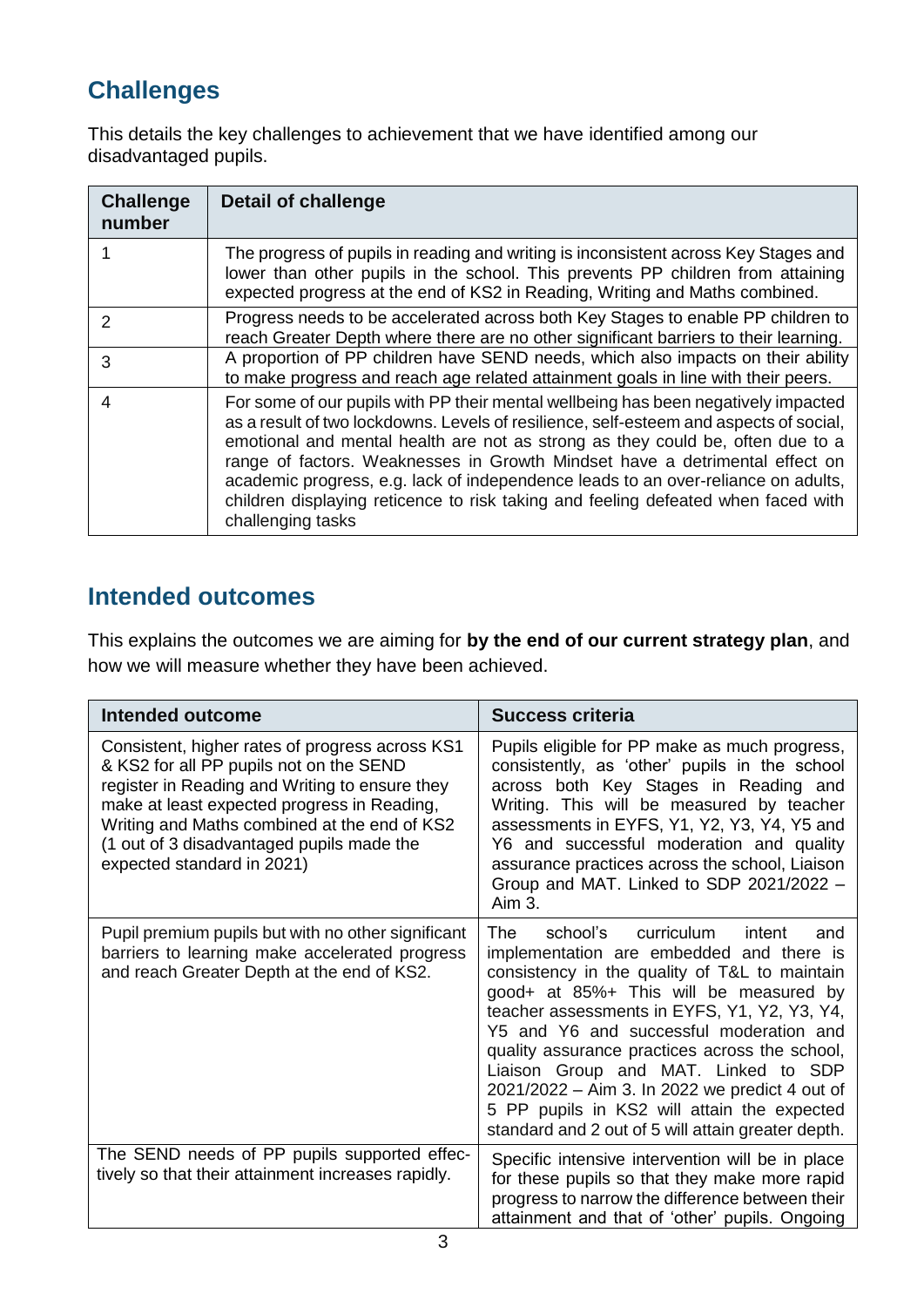|                                                                                                                                                                                                                       | formative assessment, book scrutiny and<br>observations indicate that these pupils have<br>made significant progress due to specific<br>intensive interventions. We do however have<br>some pupils with complex needs.                                                                                           |
|-----------------------------------------------------------------------------------------------------------------------------------------------------------------------------------------------------------------------|------------------------------------------------------------------------------------------------------------------------------------------------------------------------------------------------------------------------------------------------------------------------------------------------------------------|
| PP pupils continue to be provided with<br>opportunities for curriculum enrichment within<br>and beyond the curriculum to further develop<br>talents and aspirations. This includes Growth<br>Mindset and Mindfulness. | Pupils' wellbeing is greatly improved through<br>significant increase and participation in<br>enrichment activities, particularly among<br>disadvantaged pupils. These pupils have<br>developed a greater resilience and face<br>challenges with this mindset leading to learners<br>that are more aspirational. |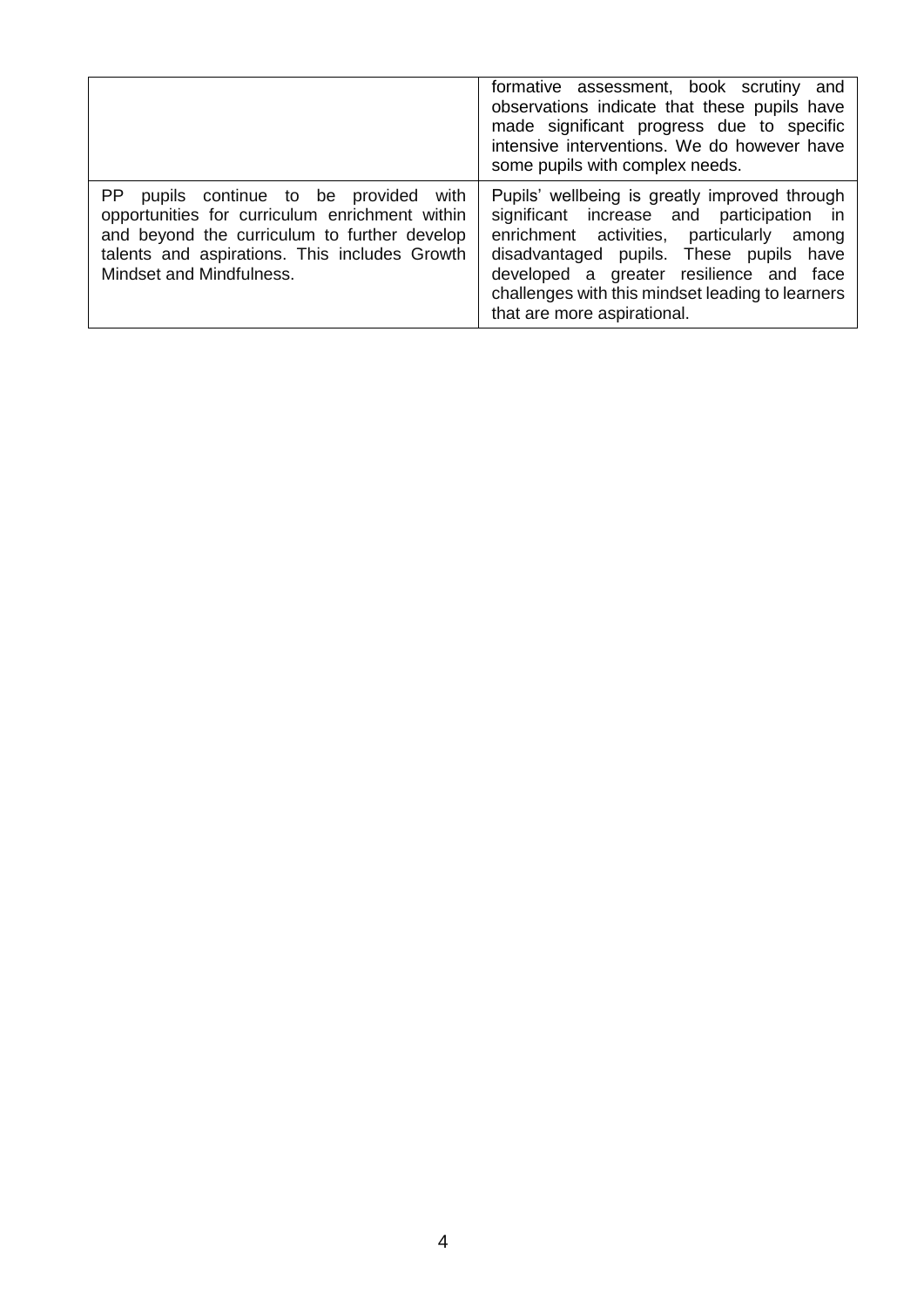## **Activity in this academic year**

This details how we intend to spend our pupil premium (and recovery premium funding) **this academic year** to address the challenges listed above.

#### **Teaching (for example, CPD, recruitment and retention)**

Budgeted cost: £ 11,000

| <b>Activity</b>                                                                                                                                                                                                                                                                              | <b>Evidence that supports this</b><br>approach                                                                                                                                                                                                                                                                                                                                                                                                    | <b>Challenge</b><br>number(s)<br>addressed |
|----------------------------------------------------------------------------------------------------------------------------------------------------------------------------------------------------------------------------------------------------------------------------------------------|---------------------------------------------------------------------------------------------------------------------------------------------------------------------------------------------------------------------------------------------------------------------------------------------------------------------------------------------------------------------------------------------------------------------------------------------------|--------------------------------------------|
| To implement further CPD<br>and<br>subsequent<br>monitoring of teaching in<br>reading,<br>writing<br>and<br>mathematics across the<br>school<br>through<br>observation, book look and<br>deep dive to ensure that<br>long-term memory is a<br>focus and feedback is<br>timely and effective. | EEF toolkit suggests high quality feedback<br>is an effective way to improve attainment<br>across the school.<br>EEF research suggests children will only<br>make real progress if they remember<br>something long term so we need to explain<br>clearly, in small chunks to help information<br>move through working memory without<br>overloading it, into LTM. Then include<br>frequent opportunities for<br>recall<br>to<br>strengthen memory | 1,2                                        |
| To continue to offer in-<br>creased opportunities to<br>write across the curriculum<br>through the school's crea-<br>tive curriculum. We are<br>currently trialling Herts for<br>Learning Writing support<br>specific<br>year<br>across<br>groups.                                           | The NFER have compiled a number of<br>reports into the inclusion of a more creative<br>curriculum in schools and the benefits<br>when aiming to improve raising academic<br>standards.                                                                                                                                                                                                                                                            | 1, 2                                       |
| To<br>quality<br>source<br>emerging writing support<br>for Y1 and Y3 using<br>COVID Catch Up funding.                                                                                                                                                                                        | EEF tuition evidence in partnership with<br>the NTP suggests that using catch up<br>funding to support specific, targeted<br>interventions such as writing support, is<br>extremely effective based on 3 to 5<br>sessions of 30 minutes per week over a 10<br>week period. These sessions should then<br>feed back into normal classroom teaching<br>sessions.                                                                                    | 1, 2                                       |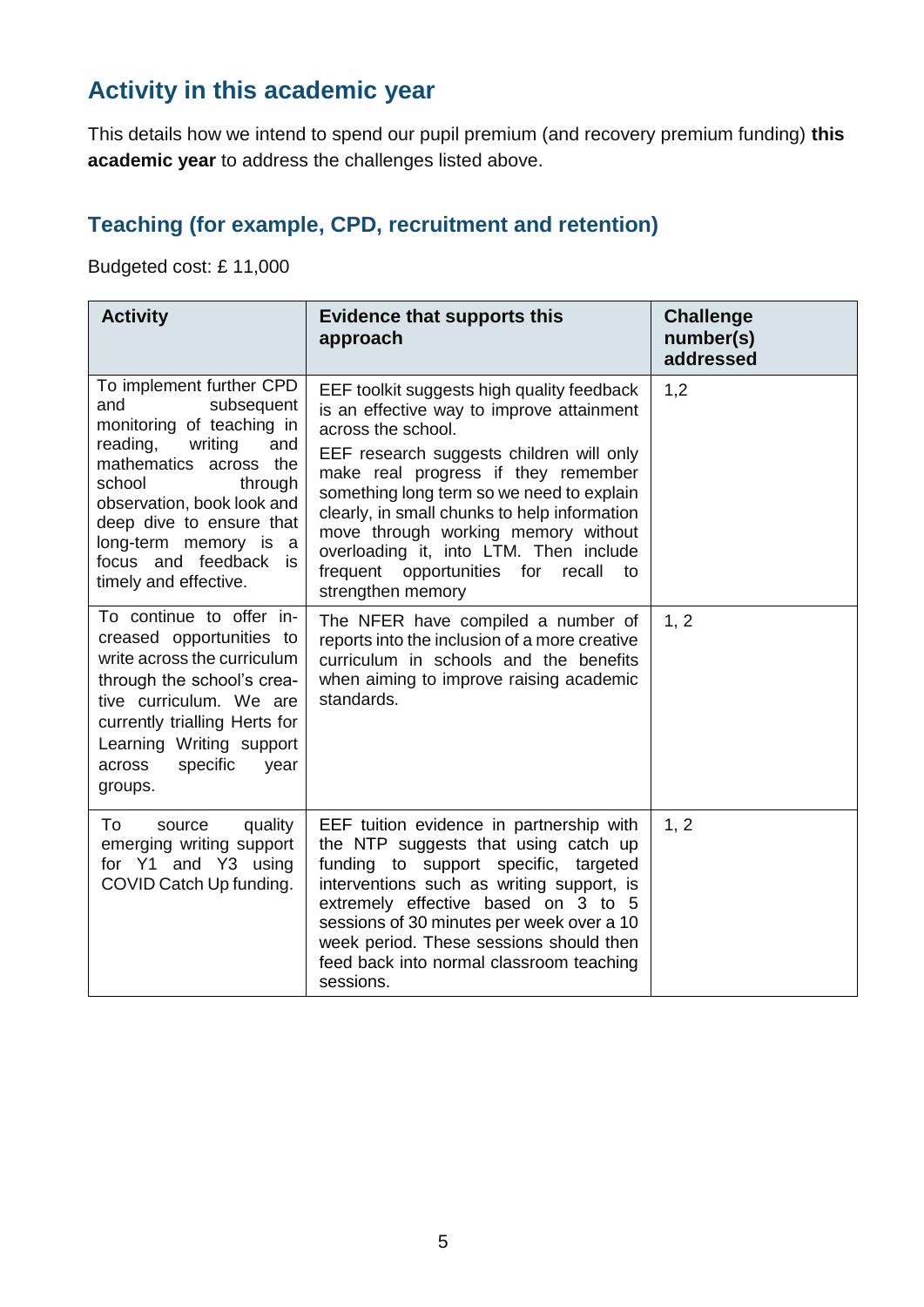### **Targeted academic support (for example, tutoring, one-to-one support structured interventions)**

Budgeted cost: £ 8,000

| <b>Activity</b>                                                                                                                                                                                                                                                                                                                                                                                                          | <b>Evidence that supports this</b><br>approach                                                                                                                | <b>Challenge</b><br>number(s)<br>addressed |
|--------------------------------------------------------------------------------------------------------------------------------------------------------------------------------------------------------------------------------------------------------------------------------------------------------------------------------------------------------------------------------------------------------------------------|---------------------------------------------------------------------------------------------------------------------------------------------------------------|--------------------------------------------|
| 1:1<br>Small<br>group<br>sessions in<br>reading,<br>writing and maths and in<br>addition to<br>standard<br>lessons targeted at pupils<br>specific needs. Individual<br>intervention timetables to<br>be written by teachers for<br>all PP pupils detailing<br>specific interventions<br>following PPM.<br>Concrete resources for<br>example AR books for<br>book club and maths<br>mastery boxes have been<br>purchased. | EEF evidence suggests that small group<br>and 1:1 sessions with highly qualified staff<br>have been shown to be effective in groups<br>of less than 6 pupils. | 1,2,3                                      |

#### **Wider strategies (for example, related to attendance, behaviour, wellbeing)**

Budgeted cost: £5,000

| <b>Activity</b>                                                                                                                                                                                                                                                                                                                                    | Evidence that supports this<br>approach                                                                                                                                                                                                                                                                                                                                                                                                                                                                                                                                                                                                                                                                          | <b>Challenge</b><br>number(s)<br>addressed |
|----------------------------------------------------------------------------------------------------------------------------------------------------------------------------------------------------------------------------------------------------------------------------------------------------------------------------------------------------|------------------------------------------------------------------------------------------------------------------------------------------------------------------------------------------------------------------------------------------------------------------------------------------------------------------------------------------------------------------------------------------------------------------------------------------------------------------------------------------------------------------------------------------------------------------------------------------------------------------------------------------------------------------------------------------------------------------|--------------------------------------------|
| School to offer funding<br>towards at least one<br>school club a term for PP<br>pupils if necessary out of<br>school activities, for<br>HWMC.<br>example<br>Teachers to<br>actively<br>encourage PP pupils to<br>get involved in clubs /<br>sporting and<br>arts<br>activities. School also pay<br>for hot meals for the<br>pupils in Key Stage 2. | EEF research indicates that overall, the<br>impact of sports, art and extra-curricular<br>participation on academic learning is<br>positive and improved outcomes in<br>English, maths and science learning have<br>been identified particularly in younger<br>learners.<br>Evidence from Carol Dweck suggests that<br>children's mindsets affect their motivation<br>to learn and their aspiration to achieve. Her<br>research with children, which shows how<br>those who have a fixed mindset tend to limit<br>their aspirations and wilt when the work<br>gets difficult, whereas those with a growth<br>mindset are not afraid of failure and are<br>much more resilient when faced with tough<br>problems. | 4                                          |

#### **Total budgeted cost: £** 24,000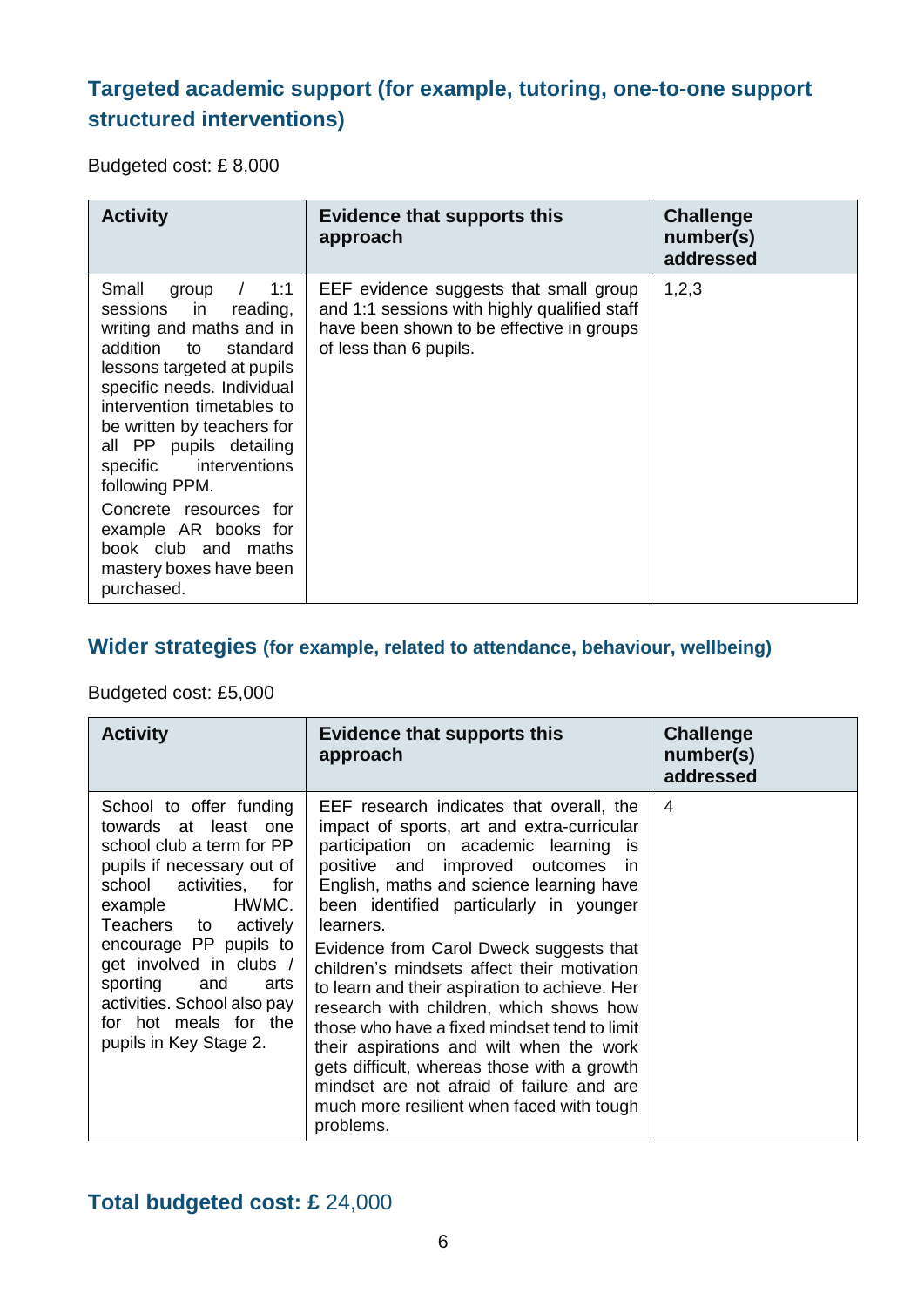# **Part B: Review of outcomes in the previous academic year**

## **Pupil premium strategy outcomes**

This details the impact that our pupil premium activity had on pupils in the 2020 to 2021 academic year.

We used the FFT Results Service and the data from Summer 2020 and Summer 2021, which suggested that the performance of disadvantaged pupils was lower than in the previous 2 years in key areas of the curriculum for KS1 and KS2. Despite being on track during the first year (2018/19), the outcomes we aimed to achieve in our previous strategy by the end of 2020/21 were therefore not realised.

Our assessment of the reasons for these outcomes points primarily to Covid-19 impact, which disrupted all our subject areas to varying degrees. As evidenced in schools across the country, school closure was most detrimental to our disadvantaged pupils, and they were not able to benefit from our pupil premium funded improvements to teaching and targeted interventions to the degree we had intended. The impact was mitigated by our resolution to maintain a high quality curriculum, including during periods of partial closure, which was aided by use of online teaching using Microsoft TEAMs. A number of our Pupil Premium children were in school during the partial school closures because of Covid. The implementation of Catch Up funding for the pupils in Year 6 showed an increased rate of progress in Reading, Writing and Maths combined. Booster sessions were provided by an existing member of teaching staff following data analysis by the SLT and Upper Key Stage 2 staff.

### **Externally provided programmes**

| Programme | <b>Provider</b> |
|-----------|-----------------|
| N/A       |                 |

# **Service pupil premium funding (optional)**

| <b>Measure</b>                                                                 | <b>Details</b>                                                                                                                                                                                                                                                                                                  |
|--------------------------------------------------------------------------------|-----------------------------------------------------------------------------------------------------------------------------------------------------------------------------------------------------------------------------------------------------------------------------------------------------------------|
| How did you spend your service pupil premium<br>allocation last academic year? | Support was provided to services children who<br>required additional emotional support through<br>small group circle times and 1:1 sessions with<br>staff giving them the opportunity to work<br>through their emotional needs. Again, these<br>children attended school during the partial<br>school closures. |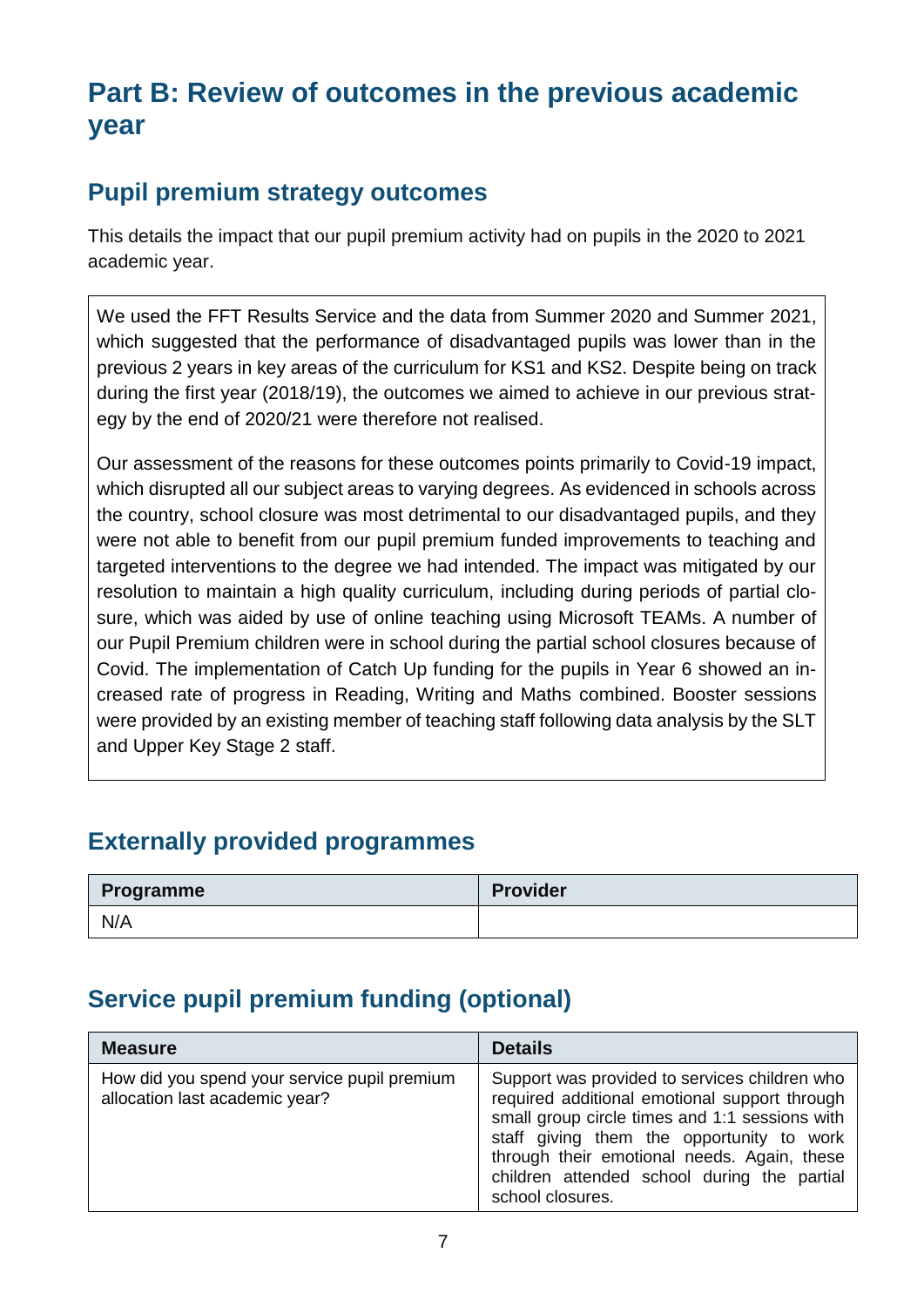| What was the impact of that spending on<br>service pupil premium eligible pupils? | Teachers observed improvements in wellbeing<br>amongst service children. Again, these pupils<br>attended school during the partial school<br>closures. |
|-----------------------------------------------------------------------------------|--------------------------------------------------------------------------------------------------------------------------------------------------------|